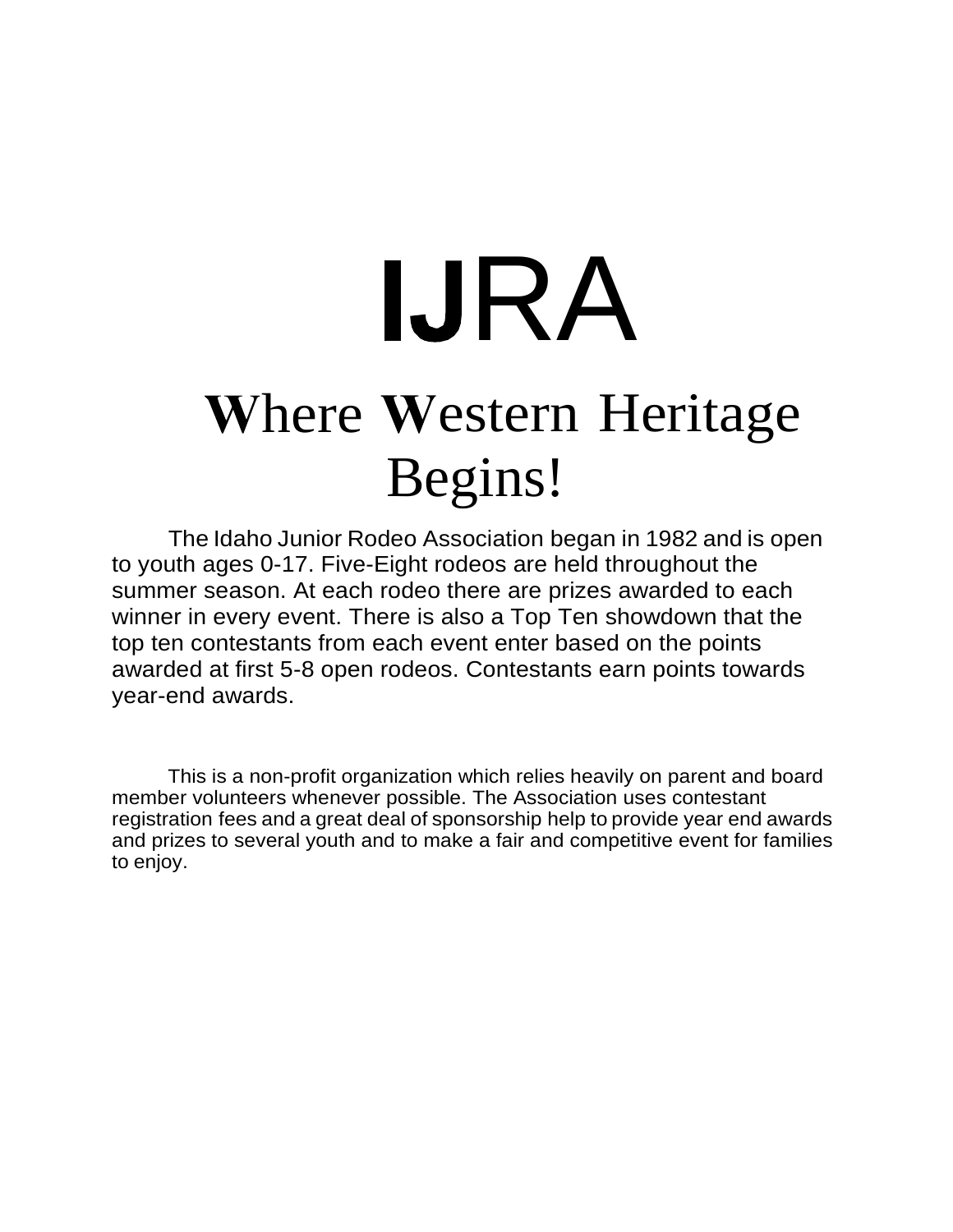# IJRA Rules and Bylaws 2022

IJRA membership ages and requirements

Allmembersmustsignandsendamembershipformwithaccompanied membership dues and sponsorships prior to entering any rodeo. Memberships and sponsorships due by May1st.

The contestant will complete in the age group based on his or her age prior to December 31<sup>st</sup> of year prior to rodeo season. Additionally, 17 years can only compete during the same season as graduation.

Age Groups as as Follows:

- $14-17$
- $\cdot$  10-13
- $-7-9$
- 0-6

Any returned checks will result in a \$25.00 plus the bank fee. In addition to fee, all rodeo registration privileges will be held until all fees are brought current. After the returned check all Rodeo fees shall be paid in cash only, for the remainder of the season!

#### Rodeo Entry Information:

- o Entries are done online.
- o Dates of Entries and contact info will be posted on Facebook and on Website.
- o Fees will be paid online prior to the contestants competing.

## NO LATE ENTRIES WILL BE ACCEPTED. NO EXCEPTIONS.

## PAYOUTS

Payouts will be on number of entries per event and will pay as follows:

- 1-7 Entries- 1 Payout
- 8-20 Entries- 2 Payouts
- 21-30 Entries- 3 Payouts
- Over 30 Entries- 4 Payouts

*ANY CHECKS NOT CASHED AFTER 3 MONTHS WILL BE VOIDED AND WILL NOT BE REISSUED.*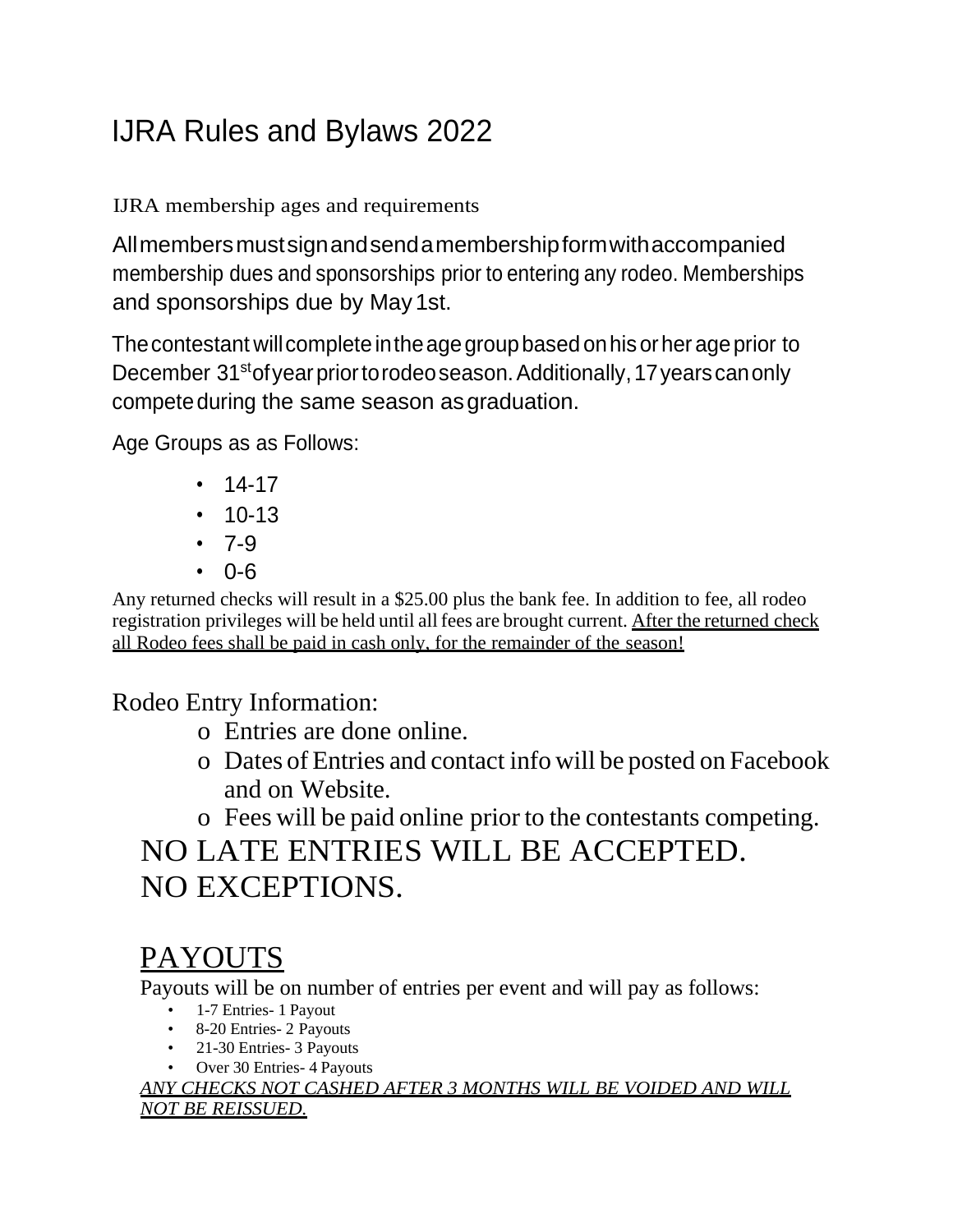# EVENT RULES

The IJRA has adopted the National High School Rodeo Rules, By-laws, and Constitution fortheir governing body for the 10-13 and 14-17 age groups.

The following are amendments passed by voting members of the IJRA to clarify or in addition to the NHSRA rodeo rule book.

- 1. All rough stock riders must provide their own equipment.
- 2. Barrels can be plastic or metal, whatever is available at rodeo locations.
- 3. For safety reasons, the rules will be changed to allow horses to be lead into the arena ifneeded.
- 4. All contestants will be required to wear western attire. For safety reasons individuals that help in the arena will be required to wear long pants and closed toed shoes.
- 5. 0-6 and 7-9 age group participants must start with hat but will not be penalized for losing their hat.
- 6. Contestants may enter up in events.For example, 7-9 boys entering 10-13 boys breakaway and 10-13 boys breakaway entering 14-17 tie down roping. If able to compete against the older kids and get points then they shall be rewarded for their efforts and be eligible for year-end awards in those events, but those points will not be counted towards their All-Around. Except for the team roping; if a 10-13 contestant has a partner in the older age group 14-17, they will compete in the older age group but their points earned will count toward their 10-13 age group All-Around. In short, kids can enter up and be eligible for year-end awards.
- 7. Team Roping may enter twice per contestant. If you enter twice, you must either switch ends and/or change partners.
- 8. Only one All-Around may be won per contestant for the age group they are in; i.e. not their age group and entering up age group.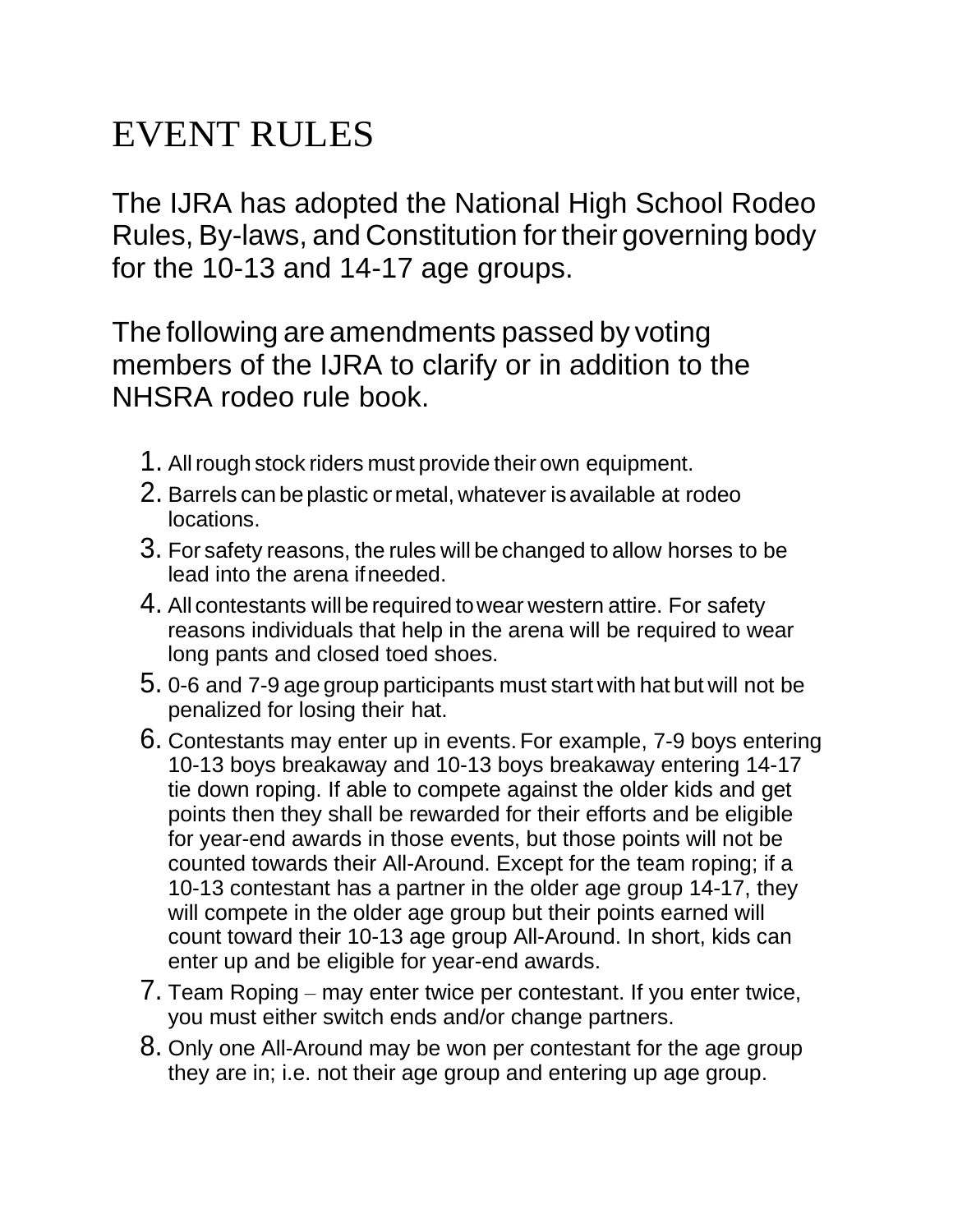# The following is the rule book for the 0-6 and 7-9 age groups:

#### BARREL RACING

The IJRA 7-9 Barrel racing follows the NHSRA Rule book with the following amendments:

- 1. Boys and Girls are allowed to compete.
- 2. The hat rule doesn't apply. Must start with hat.
- 3. Horses may be lead in gate but not through the electric eye.

#### POLE BENDING

The IJRA 7-9 pole bending follows the NHSRA Rule book with the following amendments:

- 1. Boys and Girls are allowed to compete.
- 2. The hat rule doesn't apply. Must start with hat.
- 3. Horses may be lead in gate but not through the electric eye.

#### 7-9 DUMMY ROPING

- 1. The roping line will be placed 3 feet from the back of the calf dummy. The event starting line will be placed 12 feet from the roping line.
- 2. The time will begin when the roper steps over the starting line behind the dummy. The time will end after they have thrown a legal head catch and pulled it tight around the neck. There is a 30 second time limit. *Ropemust be thrown, not placed on the dummy.*
- 3. There will be a 10 second penalty for touching, stepping on or stepping over the roping line.
- 4. The roper may crossroping line to get loop or rope after throwing first loop but must retreat behind line to throw the second loop or a10 second penalty will be assessed.
- 5. The contestants will be allowed two loops. Must rebuild loop.
- 6. Association dress code will apply. Boots must be worn.

#### 7-9 GIRLS GOAT TYING

- 1. The stake and the starting line will be permanently marked for the entire go around
- 2. Time will be taken between two flags.
- 3. Time will start when any part of contestant crosses starting line.
- 4. Have collars the same and snug. Ropes the same length. Goats the same size and weight.
- 5. Goat handlers must stand directly behind goat. Judges and directors will position themselves so they are able to have a clear view of the goat rope.
- 6. There will be a 30 Second time limit.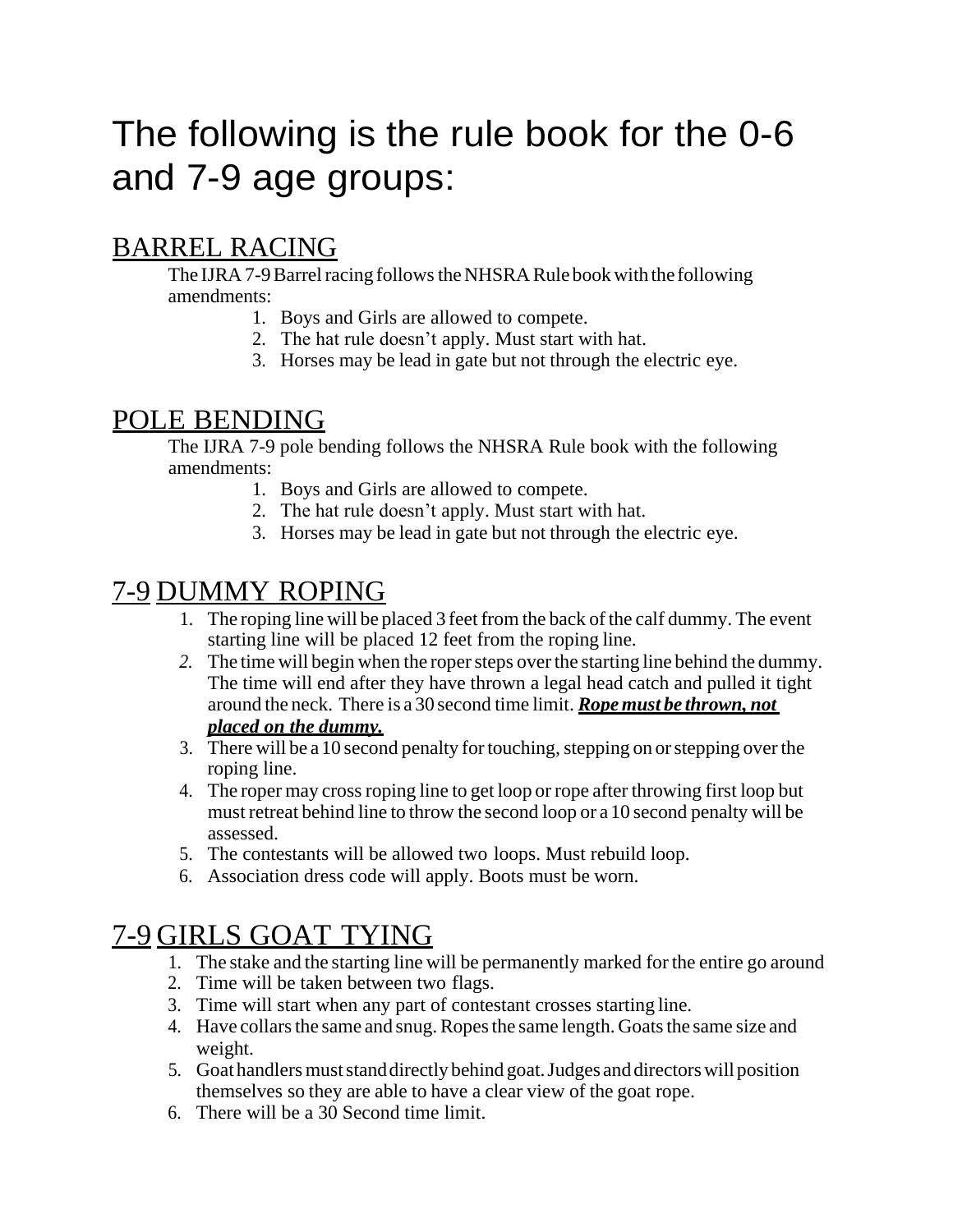- 7. The goat should be tied to stake with a rope ten feet in length.
- 8. Stake should be in ground so that no part of it is visible or above ground.
- 9. The contestant must run fromstarting line, throw the goat byhand, cross, wrap and tie by hand, at least 3 feet together with a leather string, pigging string or rope. No wire is to be used in the goat string.
- 10. If the goat is down when the contestant reaches it, goat must be elevated high enough that it hasthe opportunity to regain itsfeet and then stand clear of the goat when the tie is finished.
- 11. Legs mustremain crossed and secure for 4seconds after completion oftie.While the judge is performing the 4-second procedure, the contestant will make no gestures, motions or noises to distract the goat. This will be considered trying to take an unfair advantage and will result in disqualification.
- 12. To qualify as a legal tie, there will be at least one complete wrap around at least three legs, and a half hitch, hooey or know. The contestant must tie the goat by hand with no pre-made wraps, coils, knots, hooeys or half hitch.
- 13. Time will stop when she signals the completion of the tie.
- 14. The contestant must move back three feet from the goat before the judge will start the four second limit on the tie- for the goat's legs to remain crossed and tied. If contestant gets rope this is holding goat wrapped around her leg, she may ask the judge if she can remove it. After getting permission from judge, removing rope and moving back three feet her four second time limit will start.
- 15. Qualified persons other than contestants will be used as goat holders.
- 16. Ifthegoatisinjured, the contestantsinvolved with the injured goatwill automatically be assigned the extra goat regardless of the possible difference in runs or ties on the goat.
- 17. Timed event judge will not flag contestant out until time is recorded.
- 18. Judge is to flag time, then flag contestant our if run is not legal.
- 19. The tie will passed on by a field judge and ifit is notsecure for fourseconds the contestant will receive no time.
- 20. Contestant will receive no time for touching the goat or tie string after signaling she is finished.
- 21. If the goat should break away, it will be left to the judges' discretion whether she will get a rerun.
- 22. When both the digital clocks malfunction and no time wasrecorded from digital watches, if stock was qualified on in the field, contestant will be given a rerun at a time designated by the judges and Arena director.
- 23. If the judge sees he has made an error in flagging, he must declare a rerun before the contestant leaves the arena.
- 24. Goats will be switched every five. In case of turn out it will count asrun and goat will be changed according to draw.

#### 7-9 BOYS GOAT TYING

Boys goat tying will follow the 7-9 girls goat tying rules with the following amendments:

- 1. Boys will be required to tie goats with a piggin' stringonly.
- 2. Contestant must string front left and then cross and tie any three legs with a piggin'string. There must be at least one wrap around all three legs and finished with a half hitch or hooey. A hooey is a half hitch with a loop, the tail of the string may be partly or all the way pulled out.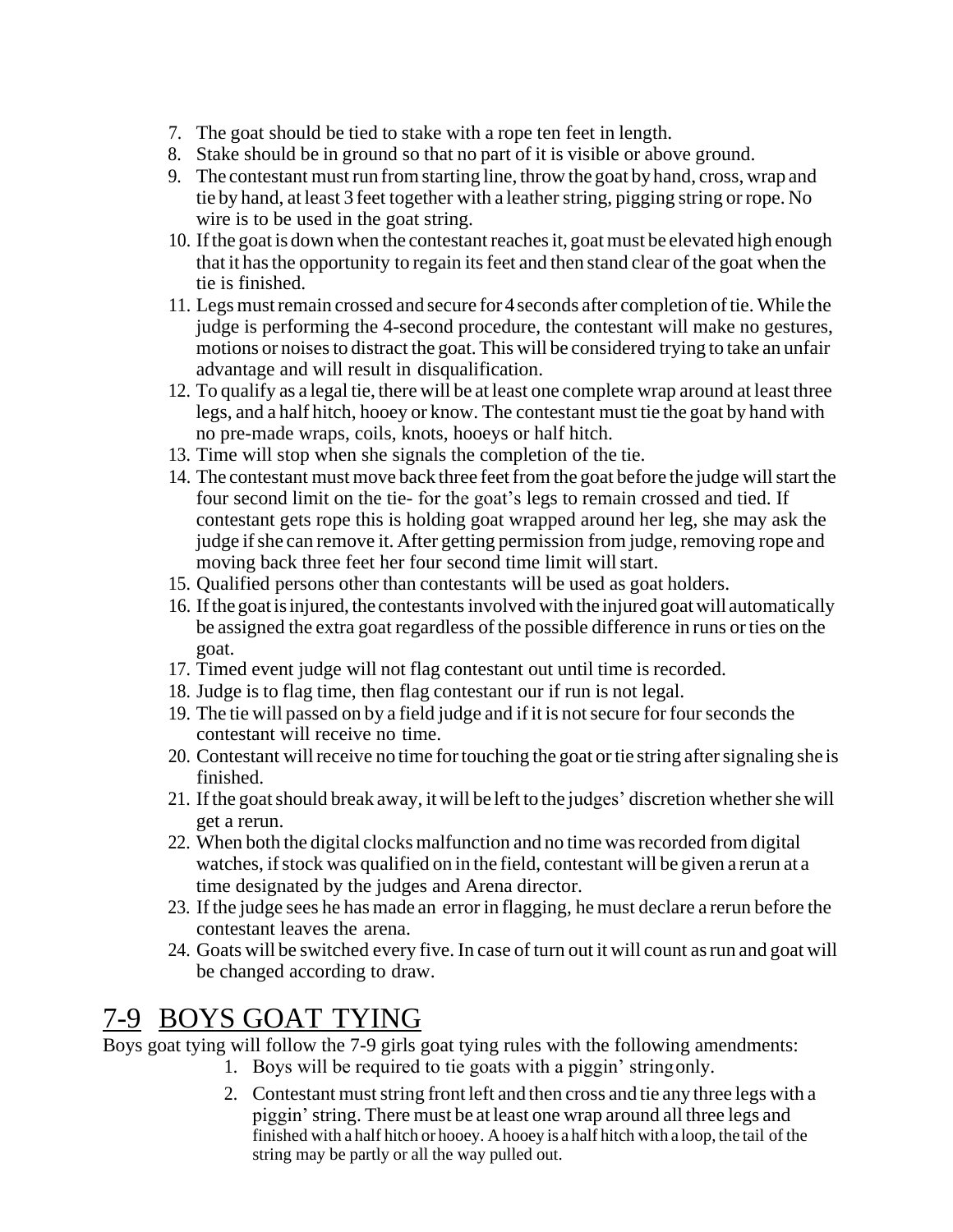### 7-9CALF RIDING

- 1. Each contestant must wear a protective helmet and vest.
- 2. The scoring will be  $1 25$  points for animal and  $1 25$  points for contestant per judge.
- 3. Contestant must ride 4 seconds to be given a score.
- 4. Contestants may ride either one-handed or two-handed, a contestant hasto finish his/her ride how they started it.
- 5. The judges stop-watch reading shall be used as a means of verification when the length of the ride is in question. The judge will stop his watch when, in his opinion, the contestant has been disqualified for any reason. In the instance the buzzer blows before the 4 second time limit, the judge must go with the horn.
- 6. Allre-rides will be determined by the Arena Judge. Only contestants may ask forreride. Contestant must do so before leaving the arena.
- 7. All decisions will be made and final by the Arena Judge.

#### SHEEP RIDING 0-6

- 1. Contestants must be 6 years of age or younger prior to December  $31<sup>st</sup>$ prior to year of competition AND must weigh 50 lbs. or less as of first rodeo.
- 2. Each contestant must wear a protective helmet and vest.
- 3. The scoring will be 1 25 points for animal and  $1 25$  points for contestant per judge.
- 4. Contestant must ride 4 seconds to be given a score.
- 5. Contestants may ride either one-handed or two-handed, a contestant has to finish his/her ride how they started it.
- 6. The judges stop-watch reading shall be used as a means of verification when the length of the ride is in question. The judge will stop his watch when, in his opinion, the contestant has been disqualified for any reason. Inthe instance the buzzer blows before the 4 second time limit, the judge must go with the horn.
- 7. Allre-rides will be determined by the Arena Judge. Only contestants may ask forreride. Contestant must do so before leaving the arena.
- 8. All decisions will be made and final by the Arena Judge.

#### GOAT RIBBON PULL 0-6

- 1. Age group is 6years of age and under prior to December 31st prior to year of competition.
- 2. Association dress code will apply. Boots must be worn.
- 3. Time will be taken at the starting line.
- 4. The contestant will cross a starting line, 10 feet from the staked goat. The contestant will pull the ribbon off the goat's tail and re-cross the finish line. There is a 30 second time limit.
- 5. The contestant must have the ribbon or a piece of the ribbon in hand when crossing the finish line.